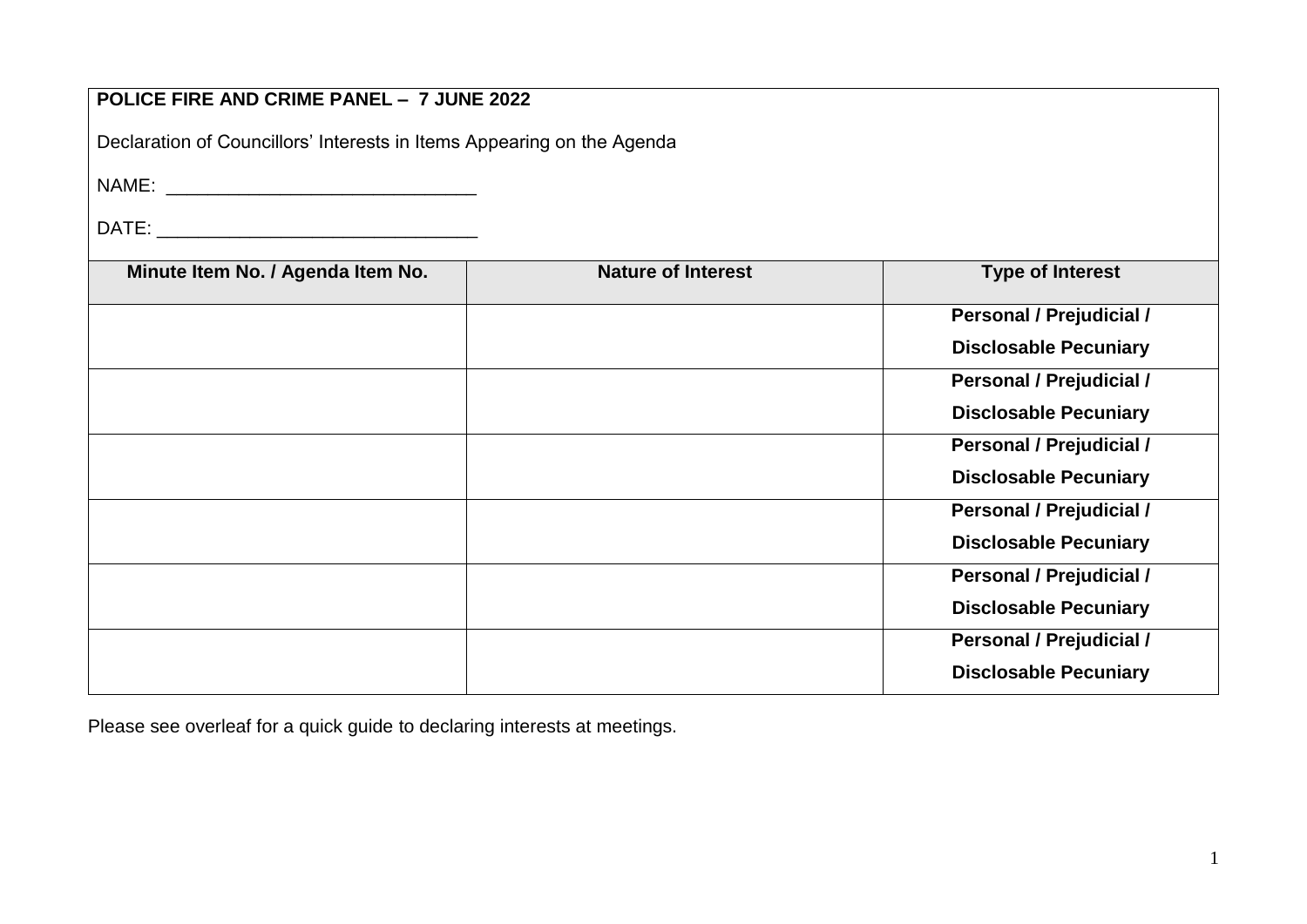# **QUICK GUIDE TO DECLARING INTERESTS AT MEETINGS**

This is a summary of the rules around declaring interests at meetings. It does not replace the Member's Code of Conduct, the full description can be found in the GMCA's constitution Part 7A.

Your personal interests must be registered on the GMCA's Annual Register within 28 days of your appointment onto a GMCA committee and any changes to these interests must notified within 28 days. Personal interests that should be on the register include:

- Bodies to which you have been appointed by the GMCA
- Your membership of bodies exercising functions of a public nature, including charities, societies, political parties or trade unions.

**You are also legally bound to disclose the following information called DISCLOSABLE PERSONAL INTERESTS which includes:**

- You, and your partner's business interests (eg employment, trade, profession, contracts, or any company with which you are associated)
- You and your partner's wider financial interests (eg trust funds, investments, and assets including land and property).
- Any sponsorship you receive.

## **FAILURE TO DISCLOSE THIS INFORMATION IS A CRIMINAL OFFENCE**

### **STEP ONE: ESTABLISH WHETHER YOU HAVE AN INTEREST IN THE BUSINESS OF THE AGENDA**

If the answer to that question is 'No' – then that is the end of the matter. If the answer is 'Yes' or Very Likely' then you must go on to consider if that personal interest can be construed as being a prejudicial interest.

### **STEP TWO: DETERMINING IF YOUR INTEREST PREJUDICIAL?**

A personal interest becomes a prejudicial interest:

- where the well being, or financial position of you, your partner, members of your family, or people with whom you have a close association (people who are more than just an acquaintance) are likely to be affected by the business of the meeting more than it would affect most people in the area.
- the interest is one which a member of the public with knowledge of the relevant facts would reasonably regard as so significant that it is likely to prejudice your judgement of the public interest.

| <b>FOR A NON PREJUDICIAL INTEREST</b>                                                          | <b>FOR PREJUDICIAL INTERESTS</b>                                                                                                       |
|------------------------------------------------------------------------------------------------|----------------------------------------------------------------------------------------------------------------------------------------|
| <b>YOU MUST</b>                                                                                | <b>YOU MUST</b>                                                                                                                        |
| • Notify the governance officer for the meeting as soon as you realise<br>you have an interest | Notify the governance officer for the meeting as soon as you realise<br>you have a prejudicial interest (before or during the meeting) |
| • Inform the meeting that you have a personal interest and the nature<br>of the interest       | Inform the meeting that you have a prejudicial interest and the<br>nature of the interest                                              |
| • Fill in the declarations of interest form                                                    | • Fill in the declarations of interest form                                                                                            |
| <b>TO NOTE:</b>                                                                                | Leave the meeting while that item of business is discussed                                                                             |